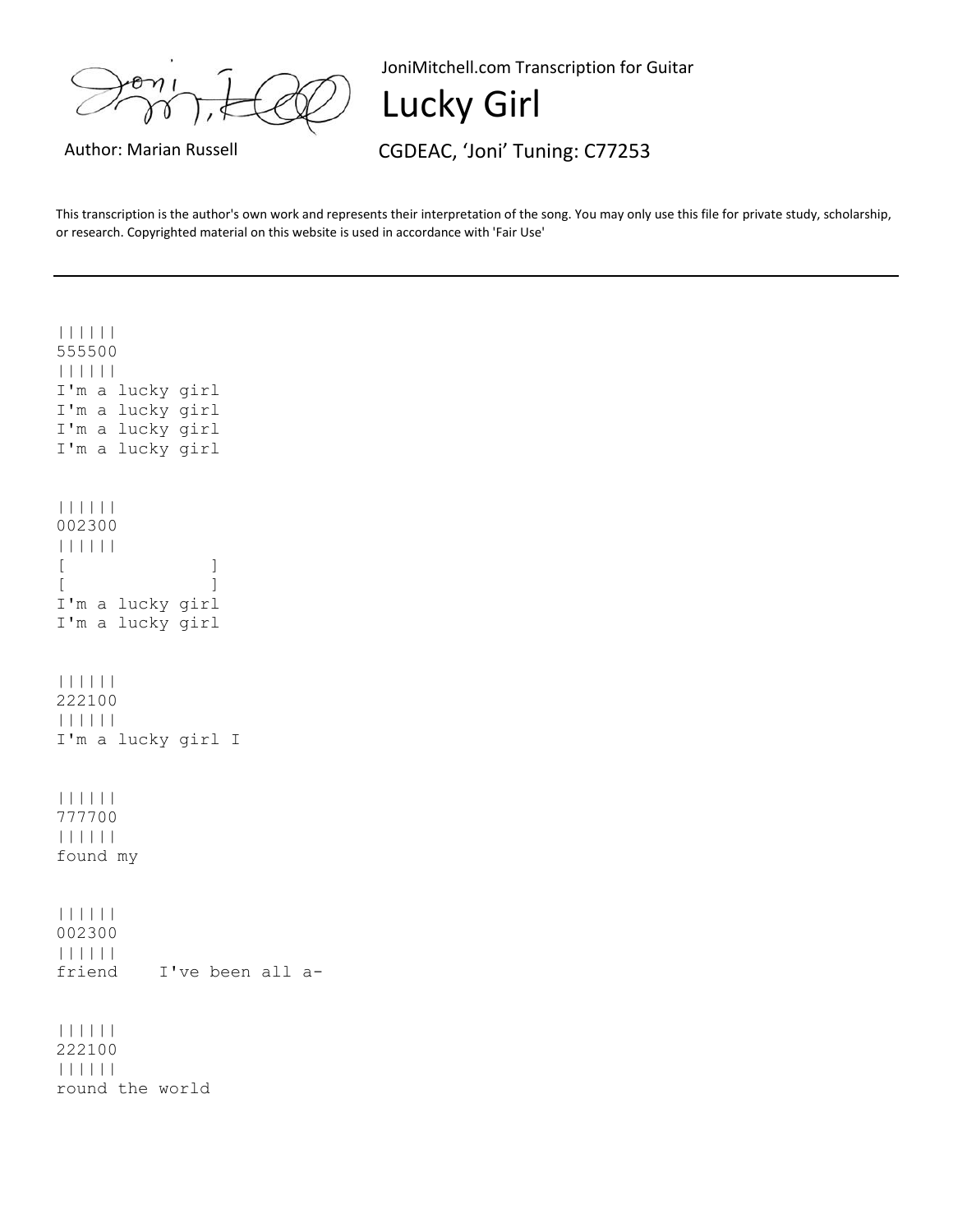|||||| 777700 |||||| mission impossible chasing the |||||| 002300 |||||| rainbow's end |||||| 999800 |||||| Wise guys |||||| 555500 |||||| Shy guys and |||||| 777700 |||||| sly lover boys with |||||| 999800 |||||| big bad bedroom eyes I |||||| 555500 |||||| never loved a man I trusted as far as I could pitch my shoe |||||| 777700 |||||| Woo - 'til I |||||| 002300 |||||| loved you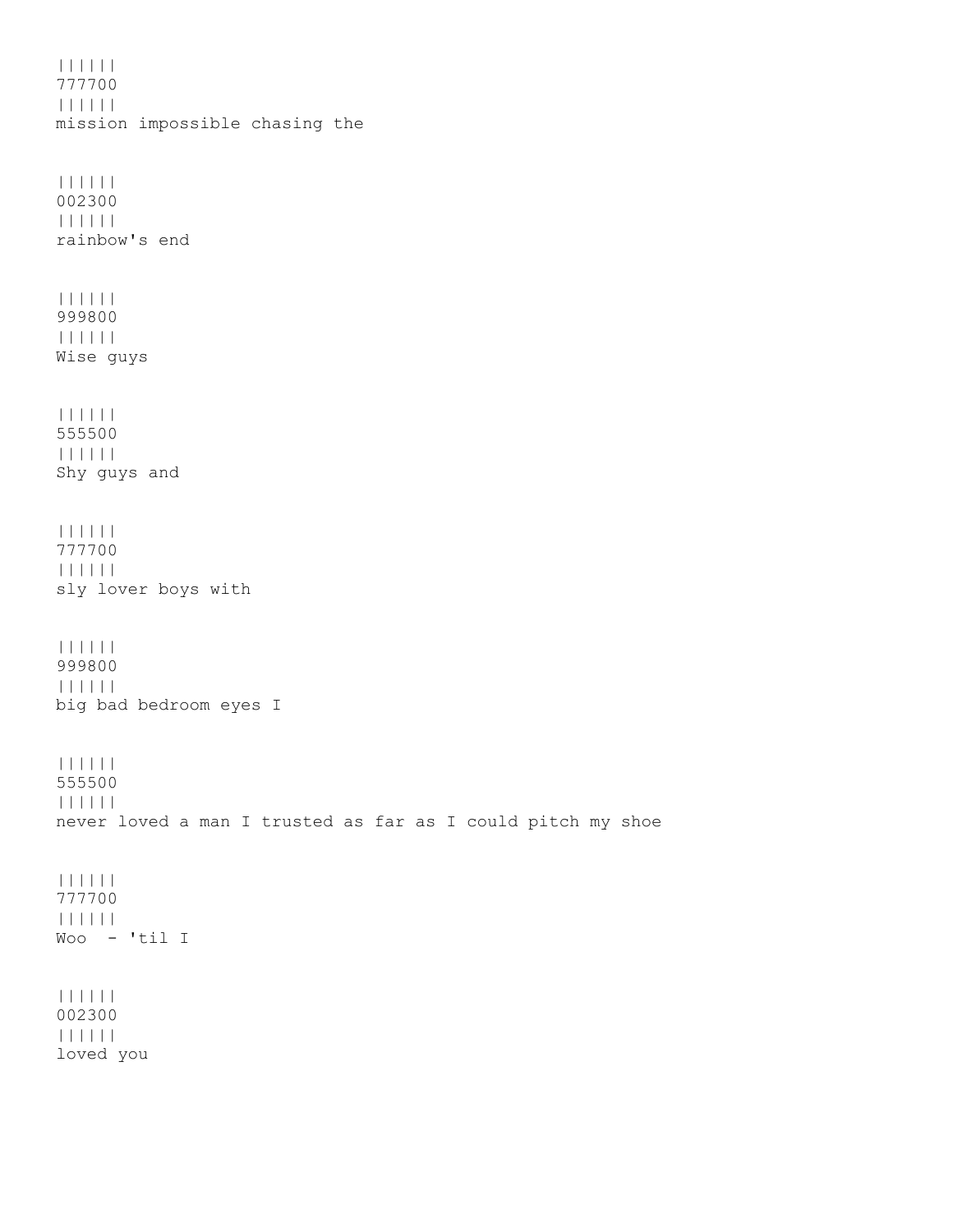2nd verse:

You're my lucky star You're my magician You make the night prowlin' disappear Vanished from the star wars bars Empty repetition I get my heartful here Playboys, stray boys And say hey, hey boys 'll treat you like a toy I never loved a man I trusted As far as I could pitch my shoe Woo - 'Til I loved you

Break:

| 111111           |        | <b>111111</b>    | -------   |
|------------------|--------|------------------|-----------|
| 002300           | 222100 | 002300           | 222100    |
| 111111           | .      | <b>111111</b>    | --------- |
| I'm a lucky girl |        | I'm a lucky girl |           |

|||||| 002300 |||||| I'm a lucky girl

|||||| 999800

||||||

Cheaters

|||||| 555500 |||||| Woman beaters and

|||||| 777700 |||||| Huck Finn shucksters hockin'

|||||| 999800 |||||| parkin' meters I